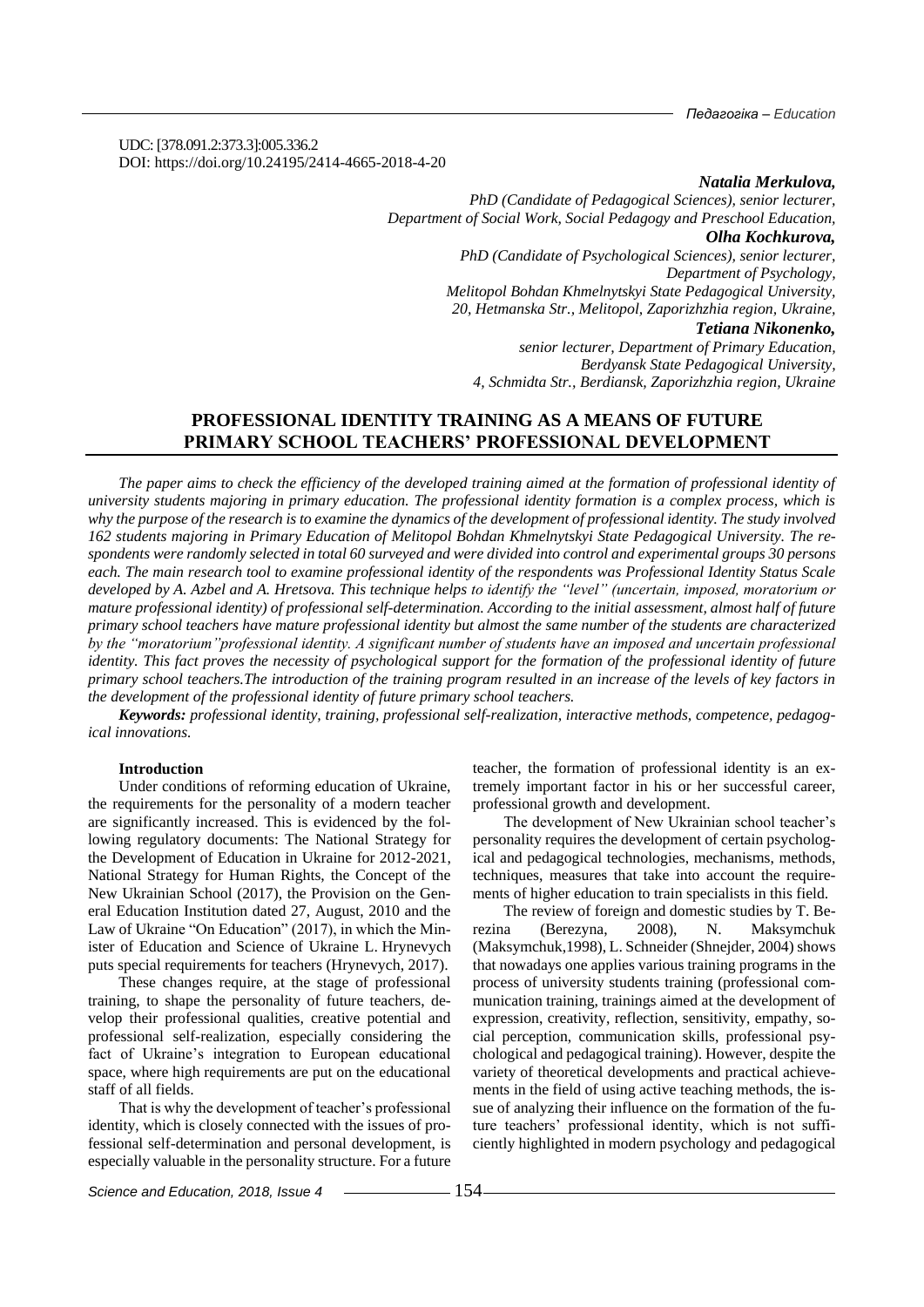science, is still considered to be relevant due to reforms and changes in all spheres of life.

### **Aim and Tasks**

The paper aims to check the efficiency of the developed training aimed at the formation of professional identity of university students majoring in primary education.

According to the research objective, the following tasks are distinguished:

1) to review scientific literature on the issue of future teachers' professional identity formation.

2) to substantiate the training program of formation of the professional identity of future teachers in the educational process.

3) to assess the maturity of the respondents' professional identity before and after implementing the designed training.

#### **Research Methods**

The basis of teacher's professional development is his/her professional identity, which is a result of the individual's awareness of one's own identity with a profession and community, knowledge of the limits of one's own professional competence and confidence in its efficiency, as well as considering oneself to be an expert (Berezyna, 2008).

The period of studying at a university is a very important stage in the process of the formation of future teachers' professional identity, as an expert-to-be acquires the necessary knowledge, skills and abilities, gets acquainted with colleagues and gains their experience, enriching his/her ideas about the chosen specialty (Berezyna, 2008; Zhyrun, 2009; Maksymchuk, 1998; Orlov, 2005; Shnejder, 2004).

*Sample*

The study involved 162 students majoring in Primary Education of Melitopol Bohdan Khmelnytskyi State Pedagogical University. The respondents were randomly selected in total 60 surveyed and were divided into control and experimental groups 30 persons each.

The main research tool to examine professional identity of the respondents was Professional Identity Status Scale developed by A. Azbel and A. Hretsova. This technique helps to identify at which "step" (uncertain, imposed, moratorium or formed professional identity) students are in the process of their professional self-determination (Raihorodskyi, 2000).

#### *The essence of the designed training*

A number of authors emphasize that the development of students' professional identity can be carried out during the educational process when applying psychosocial trainings (Berezyna, 2008; Zhyrun, 2009; Orlov, 2005; Shnejder, 2004). With this in mind, we have designed a training focused on the development of future primary school teachers' professional identity.

Its tasks are as follows: to form a holistic system of knowledge about the peculiarities of the professional identity, to develop students' self-concept, sociability, motivation for achievements, teaching and communicative skills, and professional motivation and focus. Taking into account the specifics of training as a form of education organization, we included in each class the following structural components: the formation of the team's working capacity; exchange of experience regarding homework performance; the content stage (professional identity formation); summing up the sessions; homework. The basis of the training program was the principles and exercises proposed in the works of the suitable direction of domestic and foreign psychologists-researchers and practitioners.

In the training, the following methods and techniques of active psychosocial work were used: group discussions, role-playing games, analysis of pedagogical situations, exercises on self-knowledge and self-evaluation, warm-up activities.

The training program consists of two parts and includes diagnostic and practical units.

At the diagnostic stage, we examined the respondents' professional identity.

The practical part of the training included 12 lessons for 3-3.5 hours each. The content unit of the practical part involved lessons aimed at improving those structural components and factors of the development of professional identity, which can be changed in a relatively short period of time.

To this end, the training program included tasks for correction and development of self-esteem, the development of self-concept, positive self-attitude, development of empathy, trust, professional motivation, priority values, volitional self-regulation, reflection, self-control, teaching and communicative skills.

For the development of the structural component of the "self-concept" personal maturity we applied a set of exercises for the development of self-esteem and positive self-attitude.

With special interest, the exercise "Paradoxes" (Schneider, 2004) was perceived by the students. It is aimed at formation of a positive attitude towards oneself, revealing philosophical humor in relation to oneself. The participants of the training recorded their negative traits (about 5-7) and called the positive side of each of the named negative trait, and then they were told to the participants. As a result, the students tries to answer the question "How are my disadvantages can be valuable for other people?"

We would also like to emphasize the students' interest in the exercise aimed at correcting self-esteem and reconciling the "self-image" which is called "Self-Image Projection" (Schneider, 2004). In this exercise, students anonymously composed two short personal descriptions. One of the descriptions was the most truthful description of how the participant sees oneself, that is, "self-image". The second description reflects the way he/she is perceived by other people (classmates) in his/her opinion. The first selfreports were collected in a box. Then each record was read aloud, and the group members tried to guess the author. After that the author called himself/herself and read his/her second description, and also listened to the opinion of other members of the group.

*Science and Education, 2018, Issue 4* 155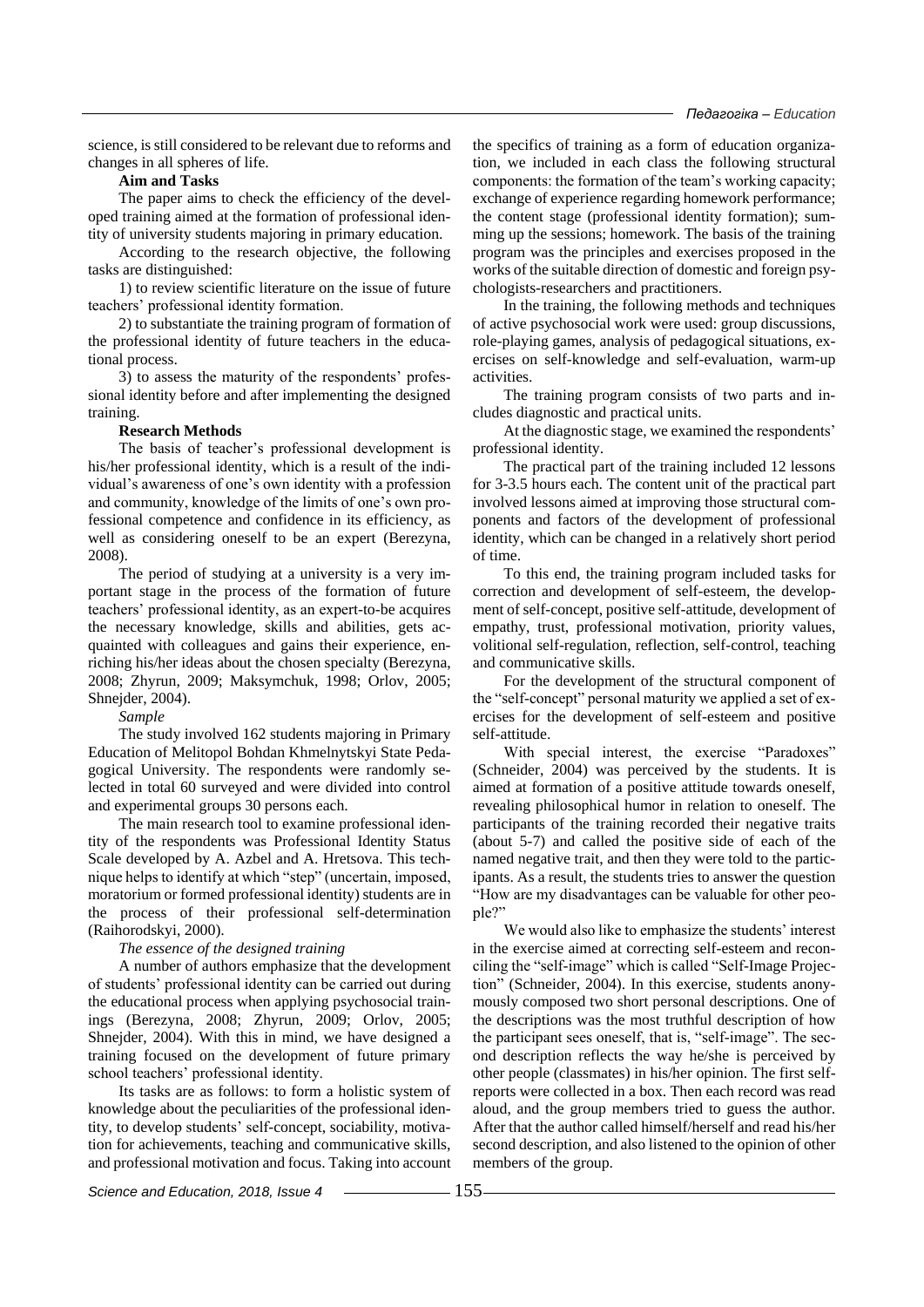To develop psychological bonds (closeness) with other people as a structural component of personal maturity, we worked on the formation of empathy and trust in the students.

Among the exercises proposed by us to the students for the development of empathy, special interest was caused by "Focus on the neighbor" (Schneider, 2004). Each participant had to focus on his/her neighbor (classmate) to the right keeping in mind all his/her actions, words and emotions during the lesson, as well as his/her own feelings and attitudes to this person. Then one had to consider which of the descriptions of nature, weather, seasons corresponded to the notions of this person. Then all in turn presented their descriptions to one another. The descriptions given by the students were very different but in the process of discussion everyone noted their accuracy and precision.

The training also involved such exercises as "Empathy" to form the participants' empathic abilities (Schneider, 2004). By performing this exercise, all participants in the circle listen to one of the members who says an emotionally colored phrase. Then each student alternately calls a feeling or a few feelings that, in their opinion, is experienced by a speaker. The group discusses the results.

Another important phenomenon that determines the ability for psychological bonds (closeness) with other people as a structural component of the personal maturity of future teachers, is trust. In this respect, we included the following exercises into the training: The Falling (Bolshakov, 1994), The Leader and the Blind, The Dilemma of the Prisoner, Establishing Trust (Schneider, 2004).

The participants of the training concluded that the problem of trust in relationships with other people is extremely relevant for any teacher, especially in work with children, as well as with parents and colleagues.

So, for the development of the students' motivation for professional development, a discussion was held on the topic "I study because ...". In this discussion, all the participants were divided into two groups. The task of one group was to argue the advantages of internal motives of professional training and persuade opponents, the task of the second group - to try to justify the advantages of external motives.

The "Motives of Life" exercise (Zhyrun, 2009) helped the students to understand the motives of their own lives. They were asked to write one or two motives for their future and present life. After that, they were suggested to answer the question "What opportunities do these motives give?", "How important are they for you?", "What can be achieved with such motives?".

Besides, the training also covered the development of value orientations as an indicator of the motivational-value component of the professional identity of future teachers.

In order to find out the ideas about the basic, in their opinion, values of the teacher, the participants were offered to complete the sentence "The main values for the teacher should be as follows: ..." (Maksymchuk, 1998).

In order increase the level of awareness of the expressed information, techniques of active listening were used in the form of verbatim or almost verbatim repetition of the phrase by the student sitting to the left from its author.

Then the students analyzed the relationship of their values with the values of the teacher.

The participants also appreciated the exercises for the development of volitional self-regulation, for instance, the "Emotional Current" exercise (Schneider, 2004) allowed them to learn how to manage their own emotions and develop self-control.

Lively discussion was held on the subject: "My Volitional Qualities" (Zhyrun, 2009), which helped the participants to examine the level of their volitional qualities, as well as to identify their weak and strong features.

We singled out exercises on the formation of teaching and communicative skills in solving professional situations into a separate unit. They affect the development of cognitive and practical components of professional identity, as well as the development of professional focus of future teachers.

In order to examine pedagogical skills, ability to penetrate into the inner world of the student, the ability to react quickly in problem situations the participants were asked to address specific teaching situations. Here are some examples: "A 10th grade female student completely ignores one of the subjects at school. She is intelligent, capable, independent, attends lessons but does absolutely nothing at classes, just reads books and magazines. Besides, she demonstrates disrespect for a teacher and frankly tells him/her about it".

The participants of the training were offered to predict further actions of the teacher, the student and her parents in these situations. After the descriptions presented by the students, their discussion, assessment of the correctness of various actions took place.

Performing the next exercise, "Professional Abilities" (Schneider, 2004) the students had to write down professional qualities by degree of their expressiveness in an ideal teacher and themselves (to identify the structure of self-ideal, self-real and their comparison). After that, each student (optionally) named 5 most mature professional abilities in oneself and 5 least mature professional qualities. Then there was a discussion: what of the listed professional qualities a teacher needs and how to develop them, which are the least developed. In conclusion, each student could make any other participant a "gift" - to give the professionally important quality, which, in his/her opinion, was least mature in the classmate.

The final lesson was aimed at summing up the training results. The students spoke about their own participation in the training, how their goals were realized, what they understood during the work of the training group, what they learned. For this purpose, "Packing a Suitcase" exercise (Bytianova, 1995), "Letter from the Past" (Shtepa, 2005),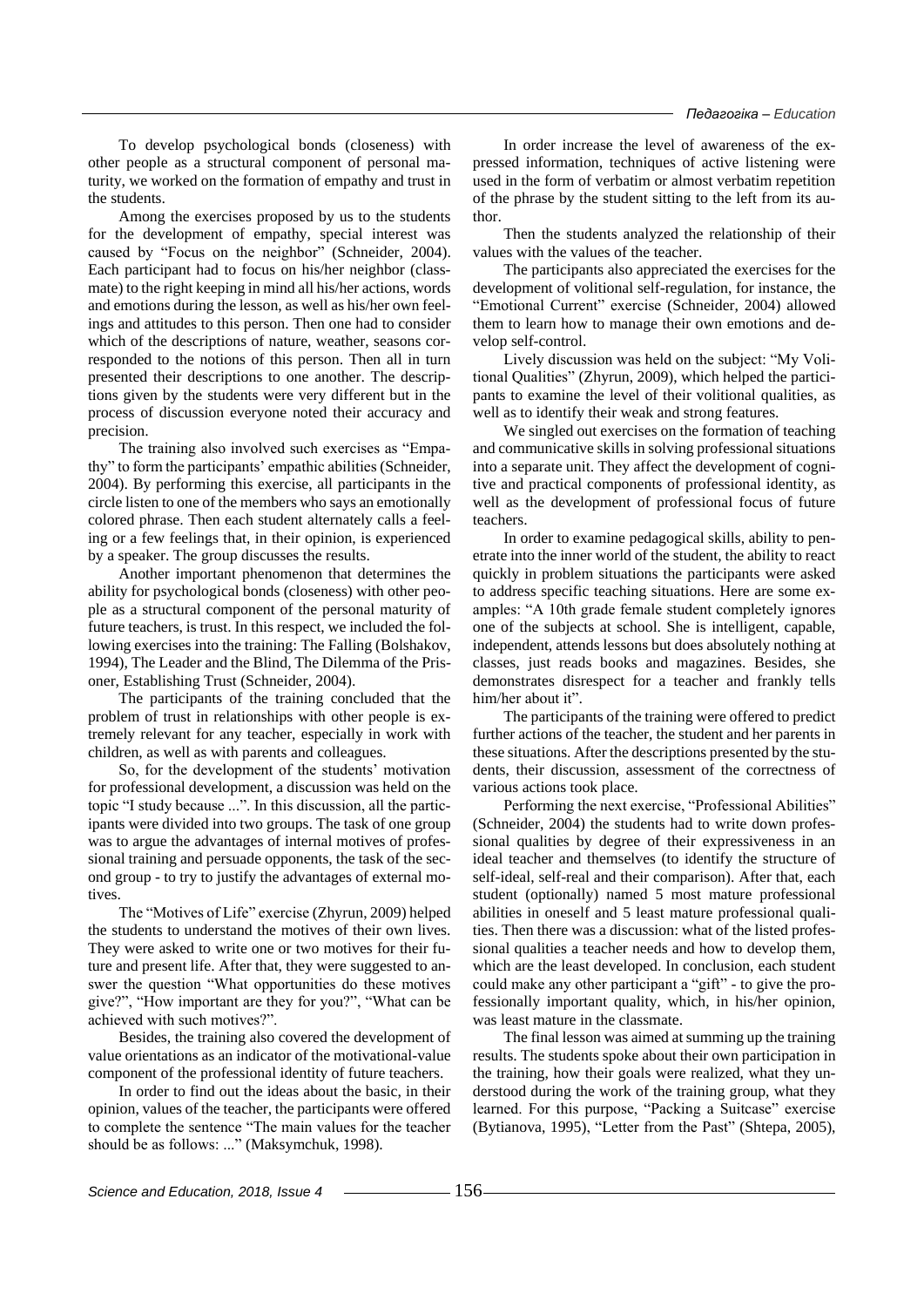"Gifts" (Schneider, 2004), etc. were used. Besides, the students wrote self-reports about their participation in the training, and the gained experience.

#### **Research Results**

According to the initial results using Professional Identity Status Scale, 44.4% of the respondents have mature professional identity. These students have already passed the crisis and formed a certain system of basic goals, values. The results of the study are presented in Table 1.

Table 1.

| <b>Respondents' Professional Identity Status (in%)</b> |  |  |  |  |
|--------------------------------------------------------|--|--|--|--|
|--------------------------------------------------------|--|--|--|--|

| Mature professional identity    | 44.4 |
|---------------------------------|------|
| Imposed professional identity   |      |
| Moratorium                      | 42.6 |
| Uncertain professional identity |      |

42.6% of the students have the professional identity in a state of "moratorium" which is due to the fact that they have been experiencing crisis of professional identity, actively trying to overcome it, in various ways. They are busy with the search for information useful for resolving it.

Accordingly, the status of imposed professional identity is peculiar for 3.7% of the respondents. In this case, the occupational choice was made by others (parents, acquaintances and friends).

Uncertain professional identity is peculiar for 9.3% of the students, who are characterized by a lack of professional and personal orientation. Individuals with such a status of professional identity tend to "go with the flow".

The results are indicative of the inadequate maturity and unbalance of the professional identity development of the future primary school teachers. As professional identity ensures effective professional development and self-fulfillment of a specialist, the necessity to implement appropriate measures for its development was obvious, which gave us reasons to design the above described training. It was implemented into the curriculum of the experimental group, while the educational process in the control one remained without any changes.

After having conducted the training, we reassessed the professional identity status of the respondents using the same tool in both groups (see Table 2).

Table 2.

|                                                | Experimental group     |      |                       |          |               | Control group |                        |      |                       |      |                |        |
|------------------------------------------------|------------------------|------|-----------------------|----------|---------------|---------------|------------------------|------|-----------------------|------|----------------|--------|
| Profes-<br>sional<br>Identity<br><b>Status</b> | Before experi-<br>ment |      | After experi-<br>ment |          | Difference    |               | Before experi-<br>ment |      | After experi-<br>ment |      | Difference     |        |
|                                                | quan-<br>tity          | $\%$ | quan-<br>tity         | $\%$     | quan-<br>tity | $\%$          | quan-<br>tity          | %    | quan-<br>tity         | $\%$ | quan<br>tity   | $\%$   |
| Mature                                         | 10                     | 33.3 | 16                    | 53.3     | 6             | 20            | 11                     | 36.6 | 13                    | 43.3 | $\overline{2}$ | 6.7    |
| Moratorium                                     | 17                     | 56.7 | 14                    | 46.7     | 3             | $-10$         | 12                     | 40   | 10                    | 33.3 | $-2$           | $-6.7$ |
| Uncertain                                      |                        | 3.3  | $\theta$              | $\Omega$ | $-1$          | $-3.3$        | $\overline{2}$         | 6.7  | 4                     | 13.3 | $\overline{2}$ | 6.6    |
| Imposed                                        | $\overline{2}$         | 6.7  | $\Omega$              | $\theta$ | $-2$          | $-6.7$        | 5                      | 16.7 | 3                     | 10   | $-2$           | $-6.7$ |

*Results of the Reassessment of the Respondents' Professional Identity Status* 

Among the experimental group respondents, 53.3% have mature professional identity after the training, whereas at the beginning of the experiment their number was 33.3%; 46.7% - with the state of the moratorium of professional identity, while, before the experiment, their number was 56.7%. That is, after the implementation of the training into the educational process, the number of the students with this status of professional identity decreased, and there were no more students with uncertain and imposed professional identity (before the training, there were 3.3% and 6.7% of the respondents with this kinds of status, respectively).

As one can see, at the end of the experiment, a number of the students with mature professional identity increased due to the decrease of the number of those with a moratorium status, indefinite and imposed professional identity (by 20%).

Among the control group respondents, there were slight changes in the status of professional identity, too. In particular, the number of students with moratorium status and imposed professional identity slightly decreased (by 6.7% each group) and the number of the students with mature and uncertain professional identity slightly increased (by 6.7% and 6.6%, respectively).

*Science and Education, 2018, Issue 4* 157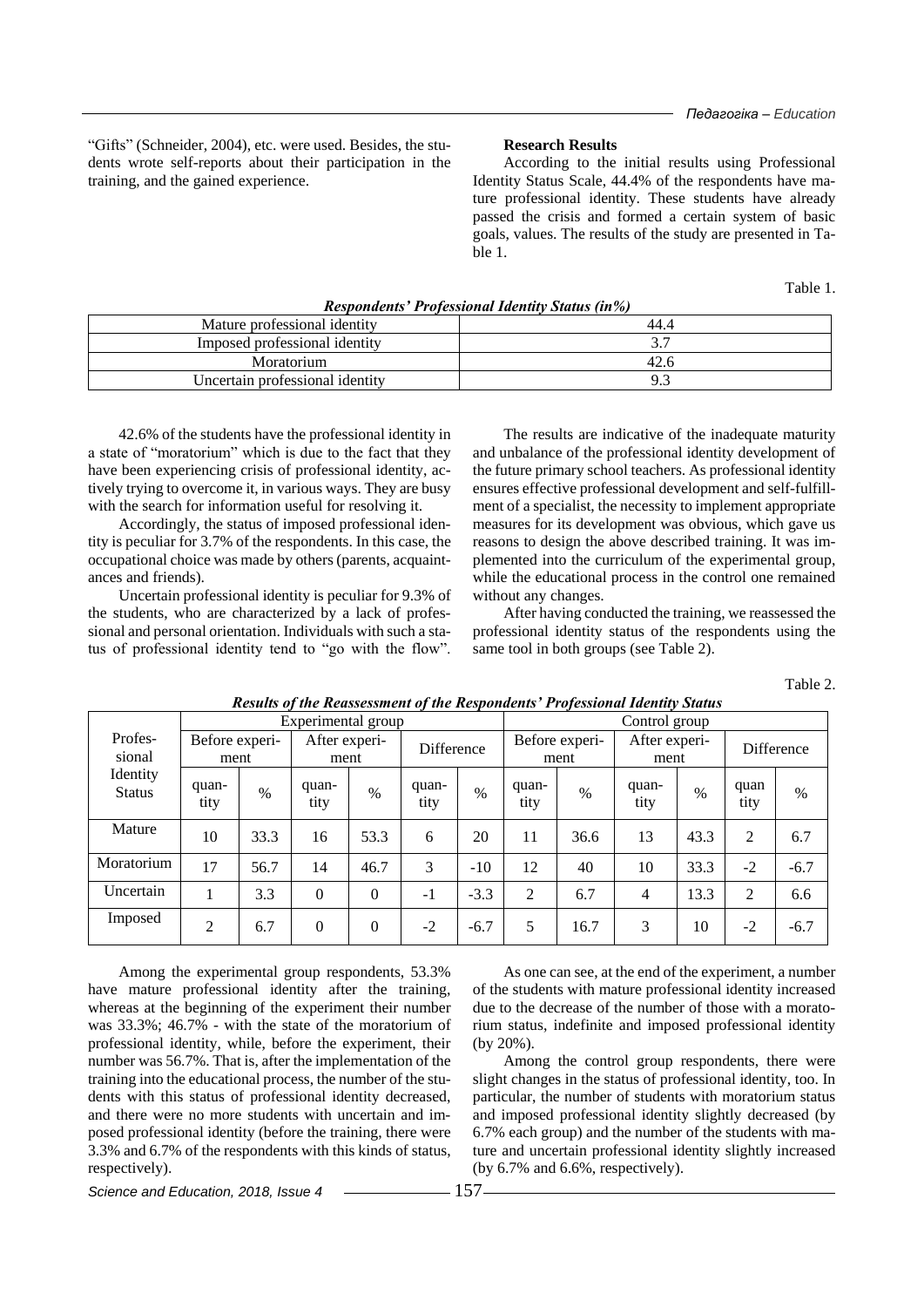In order to examine the significance of the changes that occurred in the experimental and control groups, we used Wilcoxon signed-rank test.

It should be noted that the differences in the indicators of the status of professional identity of future teachers of the experimental group before and after the experiment are statistically significant ( $t = 13.50$ ) at a high level of statistical significance  $p = 0.05$ . The control group also had positive changes in the indicators of the status of professional identity ( $t = 5.50$ , at  $p = 0.05$ ), but these changes are not so pronounced as in the experimental group.

#### **Conclusions**

Summarizing the results of our research, it has been found that the professional identity of future primary school teachers is a complex integration phenomenon, which combines the idea of one's place in a professional group and, accordingly, in the society, and the attitude to one's own profession.

At the moment of studying at a university, almost half of future primary school teachers have mature professional identity but almost the same number of the students are characterized by professional identity "moratorium". A significant number of students have an imposed and uncertain professional identity. This fact proves the necessity of

### **REFERENCES**

1. Berezyna, T. S. (2008). Stanovlenie professyonalnoy identychnosti pedagoga [Becoming a professional teacher's identity]. *Pedagogicheskoe obrazovanie i nauka – Pedagogical education and science 7,* 24-27 [in Russian].

2. Bytyanova, N. R. (1995). *Psikhologiya lichnostnogo rosta : prakticheskoe posobie po provedeniyu treninga lichnostnogo rosta psykhologov, pedagogov, sotsialnykh rabotnykov [Psychology of personal growth: a practical guide for the training of personal growth of psychologists, educators, social workers].* Moscow: Mezhdunarodnaya pedagogycheskaya akademyya [in Russian].

3. Bolshakov, V. Yu. (1994). *Psikhotrening. Sotsiodinamika, igry, uprazhneniya [Psychotraining. Sociodynamics, games, exercises].* Saint Petersburg [in Russian].

4. Grynevych, Liliya. *Odyn iz naibilshyh vyklykiv dlya inklyuzyvnoyi osvity – navchyty uchyteliv ta ditei zhyty v novii dlya sebe realnosti [One of the biggest challenges for inclusive education is to teach teachers and children to live in a new reality for themselves].* Retrieved from: http://mon.gov.ua/usinovivni/novini/2017/09/18/liliya-grinevich-odin-iz-

najbilshix-viklikiv-dlya-inklyuzivnoyi-osviti/. [in Ukrainian].

5. Zhyrun, O. A. *Kompetenciyi vykladacha v umovakh formuvannya profesiinoi identychnosti [Teacher competences in the conditions of professional identity formation].* Retrieved from: www.novyn.kpi.ua/2009-3- 1/06\_Girun.pdf. [in Ukrainian].

psychological support for the formation of the professional identity of future primary school teachers.

An effective means of students' professional identity development is a psychosocial training that allows to improve the structural components and mechanisms of the development of professional identity that can be improved in a relatively short time and are professionally significant for the personality of future teachers. "Training of future primary school teachers' professional identity development" is aimed at forming a system of knowledge about the features of professional identity, the development of the selfconcept, psychological closeness to other people, motivation for achievements, teaching and communicative skills and professional focus.

The introduction of the training program resulted in an increase of the levels of key factors in the development of the professional identity of future primary school teachers.

The research does not cover all aspects of the issue of future primary school teachers' professional identity development. Further study is planned to address the issue of linking the professional identity of future teachers with other personal characteristics.

6. *Zakon Ukrayiny «Pro osvitu» vid 05 veresnya*  2017 roku *[Law of Ukraine ..On Education*" dated 5, *September.* 2017]. Retrieved from: http://zakon5.rada.gov.ua/laws/show/2145-19. [in Ukrainian].

7. *Kontseptsiya Novoi ukrainskoi shkoly vid 14 serpnya 2017 roku [The Concept of the New Ukrainian School of August 14, 2017]*. Retrieved from: https://base.kristti.com.ua/?p=4998. [in Ukrainian].

8. Maksymchuk, N. P. (1998). Tsinnisni oriyentaciyi ta formuvannya osobystosti majbutnogo pedagoga [Valuable orientations and the formation of the personality of the future teacher]. *Psyhologiya: zb. n. pr. – Psychology, collection of works, I,* 33-36. Kyiv: NPU imeni M. P. Dragomanova [in Ukrainian].

9. Orlov, V. F. (2005). Profesiine stanovlennya vchytelya yak predmet pedagogichnyh doslidzhen [Professional formation of a teacher as a subject of pedagogical research]. *Pedagogika i psyhologiya: Visnyk APN Ukrayiny – Pedagogy and Psychology: Bulletin of the Academy of Pedagogical Sciences of Ukraine, 1,* 42-51 [in Ukrainian].

10. *Polozhennya pro inklyuzyvno-resursnyj tsentr vid 12 lypnya 2017 roku [Regulation on the Inclusive Resource Center dated July 12, 2017].* Retrieved from: http://old.mon.gov.ua/ua/about-ministry/normative/7892- [in Ukrainian].

11. Raigorodskyi, D. Ya. (2000). *Prakticheskaya psihodiagnostika. Metodiki i testy. Uchebnoe posobie [Practical psychodiagnostics. Methods and tests. Tutorial].* Moscow: Yzd-vo «Bahram» [in Russian].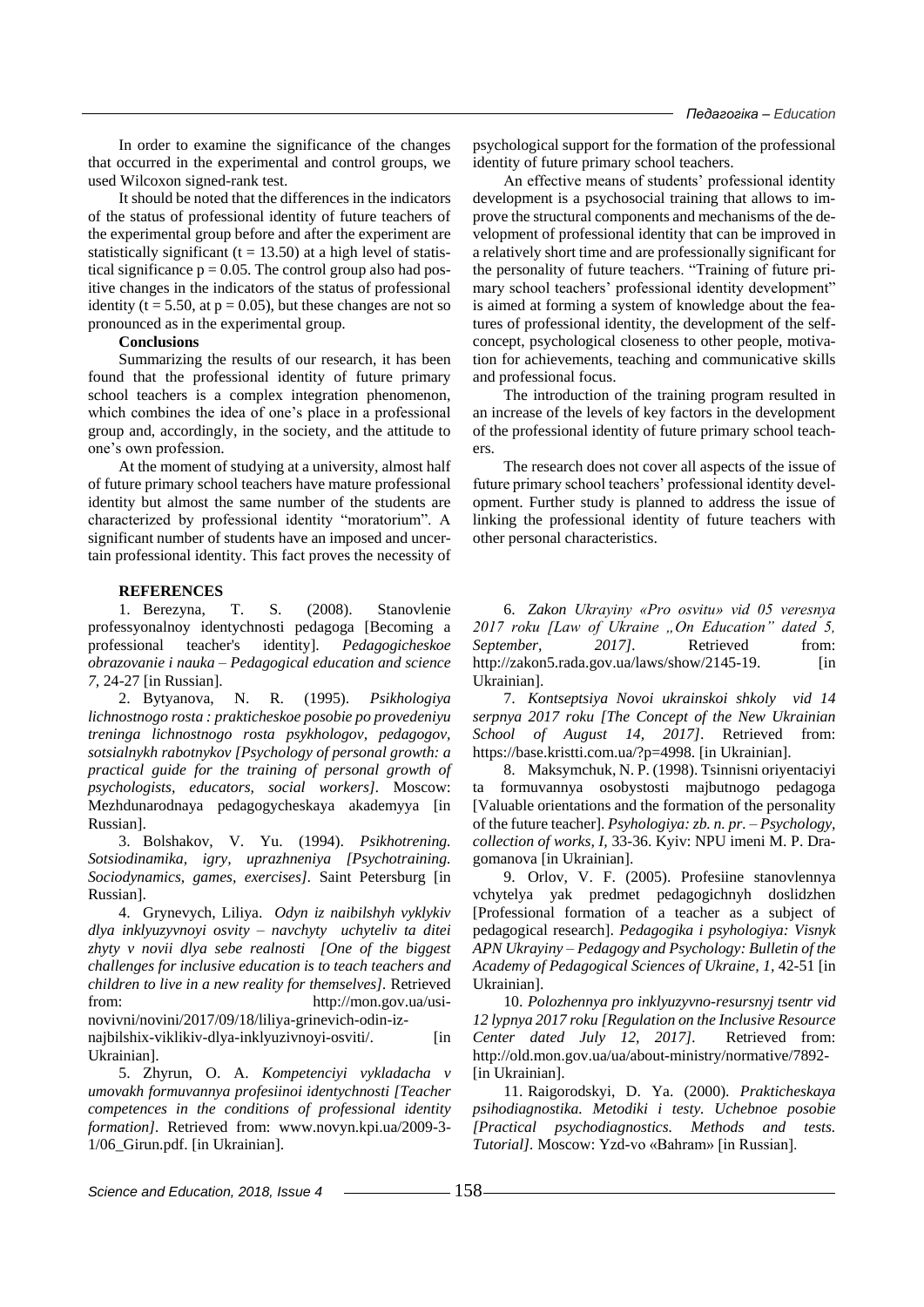12. Shnejder, L. B. (2004). *Professyonalnaya identychnost: teoryya, эkspery`ment, trenyng [Professional Identity: Theory, Experiment, Training].*  Moscow: Izdatelstvo Moskovskogo psyhologosocyalnogo instytuta; Voronezh: Izdatelstvo NPO «MODЭK» [in Russian].

13. Schneider, L. B. (2004). *Trening professionalnoy identychnosti: rukovodstvo dlya prepodavateley vuzov i praktikuyushhyh psihologov [Professional Identity* 

### **ЛІТЕРАТУРА**

1. Березина Т. С. Становление профессиональной идентичности педагога / Т. С. Березина // Педагогическое образование и наука. – 2008. – № 7. – С. 24 – 27.

2. Битянова Н. Р. Психология личностного роста : практическое пособие по проведению тренинга личностного роста психологов, педагогов, социальных работников / Н. Р. Битянова. – М. : Международная педагогическая академия, 1995. – 64 с.

3. Большаков В. Ю. Психотренинг. Социодинамика, игры, упражнения / В.Ю. Большаков. – СПб, 1994. – 316 с.

4. Гриневич Лілія. Один із найбільших викликів для інклюзивної освіти – навчити учителів та дітей жити в новій для себе реальності / Лілія Гриневич : [Електронний ресурс]. – Режим доступу [http://mon.gov.ua/usi-novivni/novini/2017/09/18/liliya](http://mon.gov.ua/usi-novivni/novini/2017/09/18/liliya-grinevich-odin-iz-najbilshix-viklikiv-dlya-inklyuzivnoyi-osviti/)[grinevich-odin-iz-najbilshix-viklikiv-dlya-inklyuzivnoyi](http://mon.gov.ua/usi-novivni/novini/2017/09/18/liliya-grinevich-odin-iz-najbilshix-viklikiv-dlya-inklyuzivnoyi-osviti/)[osviti/.](http://mon.gov.ua/usi-novivni/novini/2017/09/18/liliya-grinevich-odin-iz-najbilshix-viklikiv-dlya-inklyuzivnoyi-osviti/)

5. Жирун О. А. Компетенції викладача в умовах формування професійної ідентичності [Електронний ресурс] / О. А. Жирун. – Режим доступу: [www.novyn.kpi.ua/2009-3-1/06\\_Girun.pdf.](http://www.novyn.kpi.ua/2009-3-1/06_Girun.pdf)

6. Закон України «Про освіту» від 05 вересня 2017 року : [Електронний ресурс]. – Режим доступу: [http://zakon5.rada.gov.ua/laws/show/2145-19.](http://zakon5.rada.gov.ua/laws/show/2145-19)

7. Концепція Нової української школи від 14 серпня 2017 року : [Електронний ресурс]. – Режим доступу [: https://base.kristti.com.ua/?p=4998.](https://base.kristti.com.ua/?p=4998)

*Training: A Guide for High School Teachers and Practicing Psychologists].* Moscow: Izdatelstvo Moskovskogo psyhologo-socyalnogo instytuta; Voronezh: Izdatelstvo NPO «MODEK» [in Russian].

14. Shtepa, O.S. (2005). Trening «Aktualizatsiya osobystisnoyi zrilosti» [ "Actualization of Personal Maturity" training]. *Sotsialna robota ta praktychna psyhologiya – Social work and practical psychology, 4,* 22- 36 [in Ukrainian].

8. Максимчук Н. П. Ціннісні орієнтації та формування особистості майбутнього педагога / Н. П. Максимчук // Психологія: зб. н. пр.– Вип. І. – К. : НПУ імені М. П. Драгоманова, 1998. – С. 33 – 36.

9. Орлов В. Ф. Професійне становлення вчителя як предмет педагогічних досліджень / В. Ф. Орлов // Педагогіка і психологія : Вісник АПН України. – 2005.  $-$  No 1. – C. 42 – 51.

10. Положення про інклюзивно-ресурсний центр від 12 липня 2017 року : [Електронний ресурс]. – Режим доступу : [http://old.mon.gov.ua/ua/about](http://old.mon.gov.ua/ua/about-ministry/normative/7892-)[ministry/normative/7892-](http://old.mon.gov.ua/ua/about-ministry/normative/7892-)

11. Райгородский Д. Я. Практическая психодиагностика. Методики и тесты. Учебное пособие / Д. Я. Райгородский. – М. : Изд-во «Бахрам», 2000. – С.  $67 - 75.$ 

12. Шнейдер Л. Б. Профессиональная идентичность: теория, эксперимент, тренинг / Л. Б. Шнейдер. – М. : Издательство Московского психолого-социального института; Воронеж : Издательство НПО «МОДЭК», 2004. – 600 с.

13. Шнейдер Л. Б. Тренинг профессиональной идентичности : руководство для преподавателей вузов и практикующих психологов / Л.Б. Шнейдер. – М. : Издательство Московского психолого-социального института; Воронеж : Издательство НПО «МОДЭК», 2004. – 208 с.

14. Штепа О.С. Тренінг «Актуалізація особистісної зрілості» / О.С. Штепа // Соціальна робота та практична психологія. – № 4. – 2005. – С. 22 – 36.